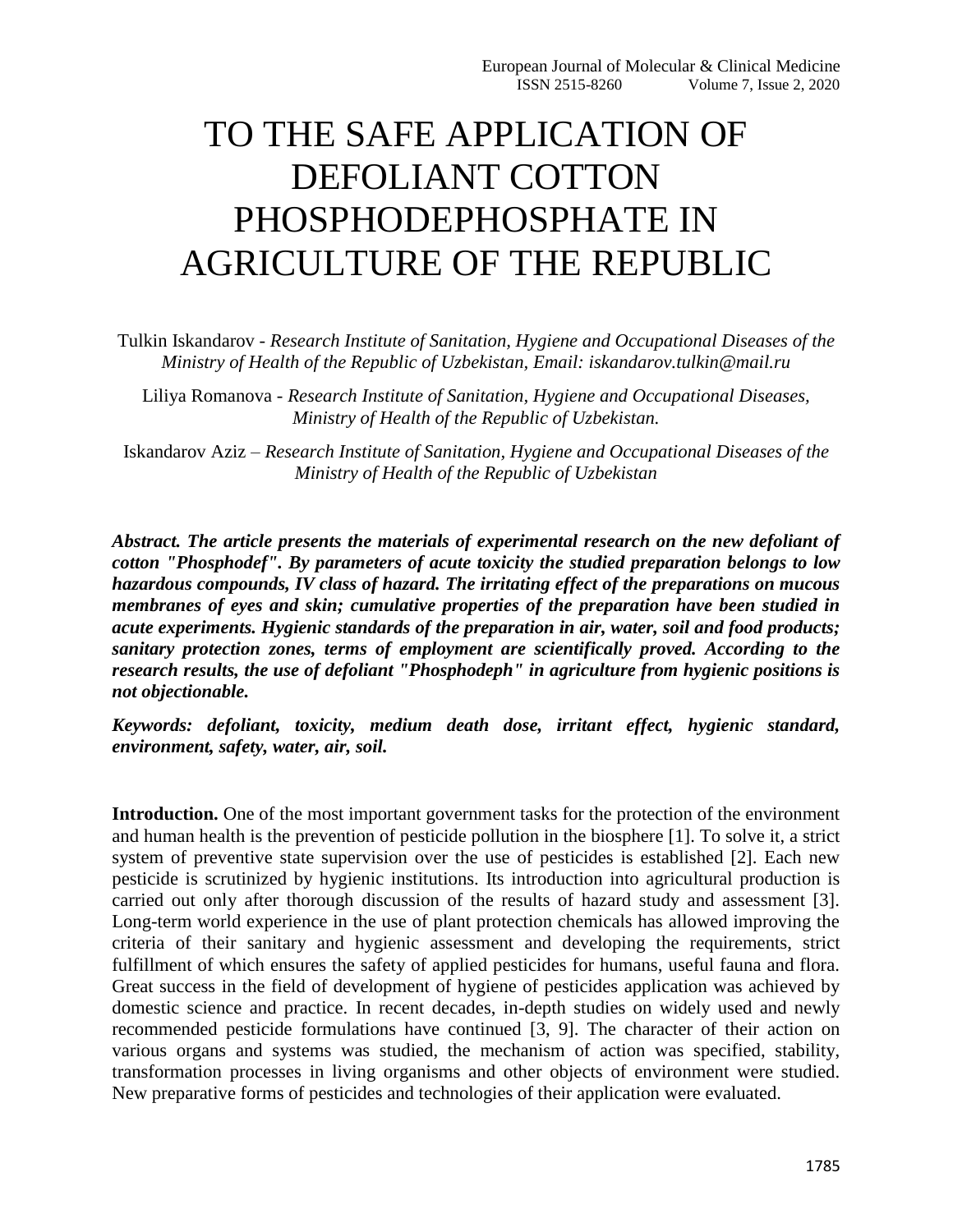Broad-ranging studies have been conducted to substantiate hygienic regulations for the use of pesticides in various agricultural sectors [8]. As a result of this work, new data on the hazard of used pesticides were obtained and preventive measures were improved. Some pesticides hazardous to the biosphere have been removed from the list of those permitted for use in agriculture. In return, they have been introduced or are being introduced into agricultural practices more efficient, cost-effective and less harmful to the environment and human health domestic remedies for plant protection. One of the important and topical issues in the chemistry of defoliants technology is the problem of obtaining complex defoliants containing nutritious and ethylene-producing components, in which it is possible to obtain good effects at defoliation [10]. Interest in the study of heterogeneous equilibrium in complex water systems taking into account sodium chlorate, monochloroacetic acid, urea, urea phosphate and monoethanolamine is due to the practical importance of the initial components. Urea phosphate is synthesized from phosphoric acid and urea. The role of phosphorus in carbohydrate metabolism determines the positive effect of phosphate fertilizers on sugar accumulation in sugar beet, starch in potato tubers, cereals, etc. An adequate supply of phosphorus to plants during the formation of reproductive organs is also important - accelerating their formation and maturation of plants, increasing yield and its quality. In this connection, in order to characterize the behavior of sodium chlorate with ethanolamine derivatives and nutrients at their joint presence in a wide temperature and concentration range, as well as for the purpose of physico-chemical justification of the technological process of obtaining defoliants with simultaneous physiological activity, the solubility of water systems with the above components has been studied. The Government of the Republic of Uzbekistan adopted Decree No. 21 of 14 January 2020 "On measures to increase the level of mechanization of cotton harvesting in the regions of the country", which will increase the introduction of new defoliants into agricultural practice [7]. The Decree approved the Plan of measures to increase the mechanization of cotton harvesting and organization of cotton harvesting machines production in 2020-2026. In this connection, one of the most important conditions for the successful and high-quality harvesting of agricultural food crops, including cotton, in the home-grown period is the processing of plants with low-toxicity preparations that accelerate physiological processes and ripening of fruits, which allows without reducing the yield to carry out a complete harvest of fruits in a short time. At present, a new cotton defoliant "Phosphodef" is recommended for introduction into agricultural practice of the country.

The research was conducted in accordance with the grant project PZ-2017091231 "Development of toxicological and hygienic standards of new domestic import substituting pesticides in the environment and justification of measures to protect public health".

**Materials and methods**. Scientific researches on establishment of toxicity parameters of preparations were carried out according to "Methodology of complex and accelerated normalization of pesticides in environmental objects". [4]. The degree of toxicity of the preparation was determined with the help of sanitary rules and norms № 0321-15 [5]. In this work hygienic, toxicological and statistical methods of investigation were used [6]. A new cotton defoliant, developed by the staff of the Institute of General and Inorganic Chemistry of the Academy of Sciences of the Republic of Uzbekistan, was studied in the work. Aggregate state: a transparent liquid. Color, odor: light yellow, with a slight smell. Specific weight - 1,431 grams per cubic centimeter. The temperature of crystallization - 80 C.

Research results. Experimental studies to determine the parameters of toxicity of the preparation were conducted according to the "Methodology of complex and accelerated normalization of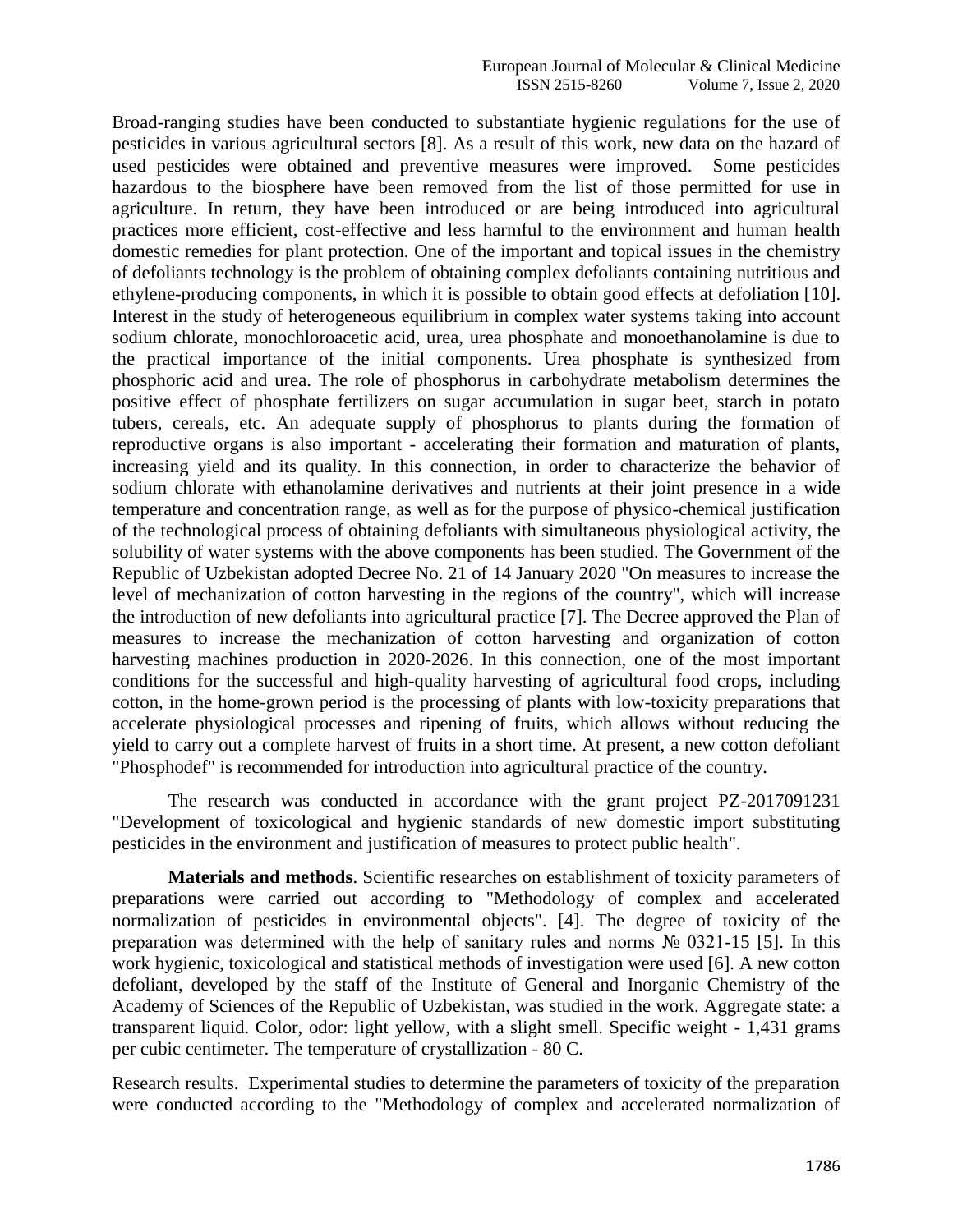pesticides in the environment" on 3 types of laboratory animals: white rats, mice, rabbits. Signs of intoxication during administration of toxic doses of the preparation were characterized by reduced motor activity, respiratory disorders, heaping of animals in the corner of the cell, ruffled coat. Rats: doses from 2000.0 to 6000.0 milligrams per kilogram were taken into account. As a result of studies, an average lethal dose (LD50) of 4000.0 milligrams per kilogram, LD16 - 2600.0 milligrams per kilogram, LD84 - 6300.0 milligrams per kilogram was established. Mice: animals were given intragastric doses of 2000.0 to 5000.0 milligrams per kilogram. Statistical processing of the obtained results allowed to establish the average lethal dose (LD50) at the level of 3450.0 milligrams per kilogram, LD16 - 2300.0 milligrams per kilogram, LD84 - 4550.0 milligrams per kilogram. The setting of acute toxicity parameters on rabbits was carried out by the method of Deichmann Le Blanc. The average lethal dose of the preparation was established at the level of - 3900.0 milligrams per kilogram. Conclusion: according to the parameters of acute toxicity, the preparation belongs to the IV class of hazard - low-toxic compounds (SanPiN No. 0321-15 "Hygienic classification of pesticides by toxicity and hazard"). [5].

The irritating effect of the substance on the mucous membranes of the eyes was studied in laboratory animals - rabbits. The right eye of the animals was injected in the native form and the left eye served as a control. Observation of animals was carried out in dynamics in the following terms: 1, 4, 24 hours, 2 - 5 days. After inoculation of the preparation in the amount of 2 drops, frequent blinking was observed. In 30 minutes after the application - there was lacrimation. Hyperemia of conjunctiva, narrowing of the eye slot was observed after 1 hour. After 3 hours from the beginning of the experiment - signs of irritation decreased, but there was a slight hyperemia and a slight narrowing of the eye slot. After 24 hours from the beginning of the experiment a slight edema of the experimental eyes was observed. Observed signs of irritation completely disappeared by the end of the second working day (30 hours). Conclusion: The preparation has a slightly irritating effect on mucous membranes of the eyes. The local skin irritating effect of the preparation was studied on experimental animals - white rats. The preparation was applied to the shaved skin areas in the abdominal region (2x2 cm) in the native form. The observations were made in dynamics: immediately after the 4-hour exposure, in 1, 4 hours, 1 - 3 days of experience. After the application was removed and the preparation was washed off, skin reactions to stimuli were recorded.Immediately after washing off the preparation - hyperemia of the experimental sites was observed, accompanied by swelling. By the end of the working day there was a tendency to decrease the signs of irritation, which completely disappeared after 28 hours from the beginning of the experiment (mid-second day). Conclusion: The preparation has an irritant effect on skin blood. Cumulative properties of the preparation were studied in 40 white rats. The animals were divided into 2 groups of 20 animals each. The first group of animals received the preparation in a dose of 1/10 of the average lethal dose (LD50), the second group served as a control. Throughout the entire experience of animal death, there were no observed changes in some biochemical parameters of the blood of experimental animals. As a result of the biological effect of cotton defoliant "Phosphodeph" on experimental animals, a decrease in blood cholinesterase activity was observed, starting from 45 days of the experiment, which remained statistically reliable up to the end of the experiment; the activity of enzymes of aspartate and alanine transferase in blood serum increased after 30 days of animals' inoculation; the activity of the studied indicators normalized after 30 days of the recovery period. Conclusion: The preparation has weak functional cumulation. The studies of chronic toxicity of the preparation were carried out using mathematical modeling methods. Threshold and inactive doses were established at the levels: 10.0 and 2.0 milligrams per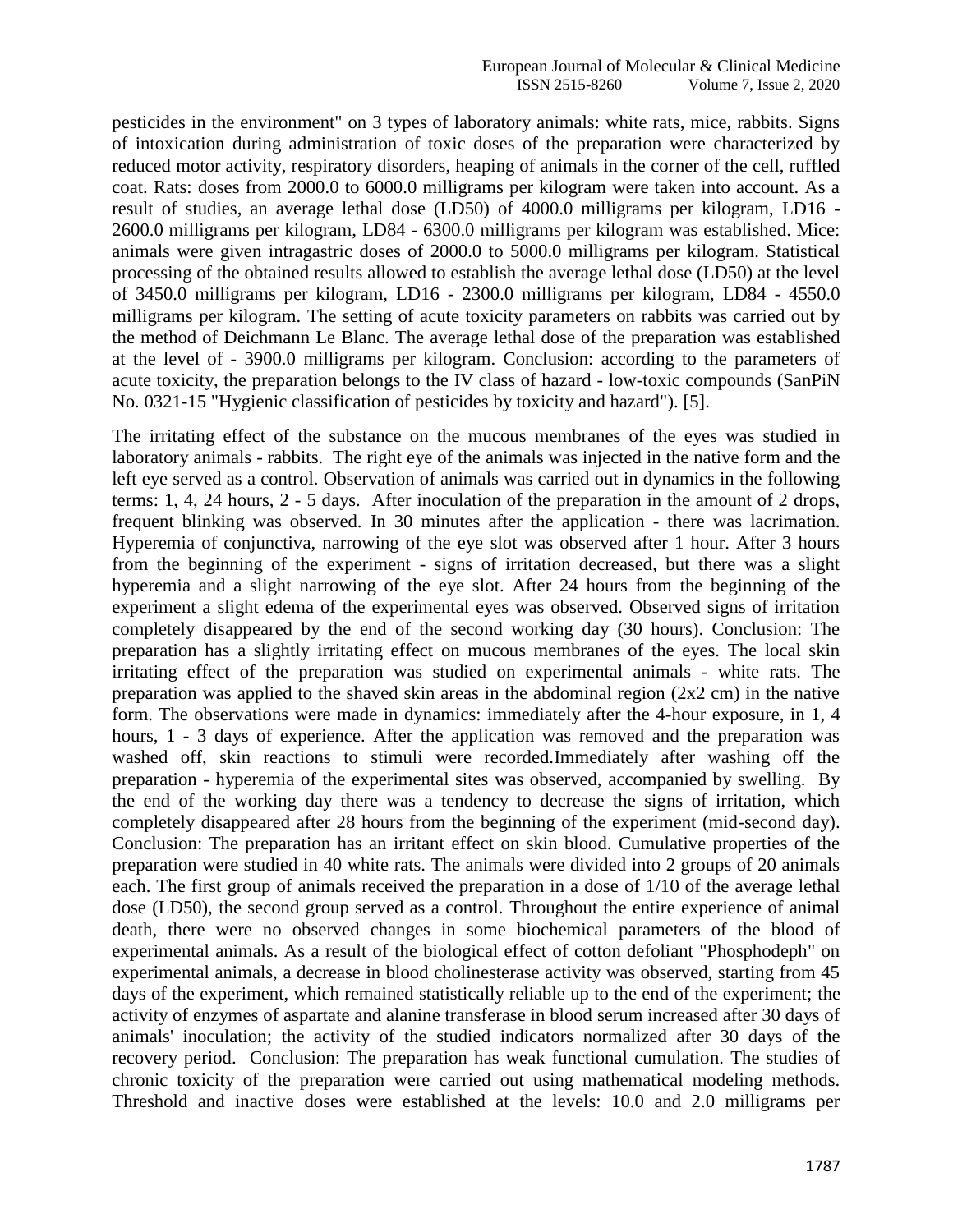kilogram, respectively. The permissible daily dose (PDD) at the level of 2.4 milligrams for a person per day was calculated and scientifically proved. The results of the conducted toxicological studies are presented in Table No. 1.

| <b>Product Name</b>               | The average lethal<br>dose $(LD50)$ ,<br>mg/kg       | <b>Skin and</b><br>irritation effect | <b>Irritating</b><br>effect on eye<br>mucous<br>membranes | Hazard<br>class |
|-----------------------------------|------------------------------------------------------|--------------------------------------|-----------------------------------------------------------|-----------------|
| «Phosphodefus» is a<br>defoliant. | rats $-4000,0$<br>mice $-3450,0$<br>rabbits - 3900,0 | Irritates                            | faintly irritates                                         | IV              |

Table № 1: **Toxicity parameters**

To ration the preparation in water reservoirs, the influence of the preparation on organoleptic properties of water was studied. As a result of the experiments, it was established that the preparation gives the water a slight smell. Researches were carried out based on dependence "concentration - effect" taking into account the reaction of odorators. Studying of chemical substances influence on organoleptic properties of water is obligatory as for many substances exactly organoleptic sign of harmfulness is limiting at MPC substantiation. In order to establish threshold concentrations on odour and smell, a mass method of research was used, in which odorators participated. The studies were conducted with concentrations of the preparation from 0.125 to 10.0 milligrams per liter, with each of which 3 series of experiments were conducted with the participation of experienced odorists. It was established that the threshold of smell was determined at the level of 0.125 - 2.0 milligrams per liter, and the practical threshold (2 points) at the level of 1.0 - 4.0 milligrams per liter. Statistical processing of the data obtained made it possible to determine that the threshold concentration was 0.99 milligrams per litre for odour and the practical limit was 1.8 milligrams per litre. Graphic method of organoleptic data estimation was used to check accuracy and correctness of experiments. It allowed to establish that intensity of a smell of a preparation increases in proportion to logarithms of their concentration, i.e. the received data correspond to Weber-Fechner laws. When comparing the indicators of the preparation's odor intensity in water according to the data of different research methods, we can conclude that they are practically at the same level, which indicates the reliability of the conducted studies.

The results are presented in Table 2.

Table 2: Summary table on the effect of the preparation on organoleptic properties of water (odor) according to most odorators (1), results of graphic (2) and statistical treatment (3)

| <b>Indicator and its</b> | <b>Data Analysis Methods</b>            |  |  |
|--------------------------|-----------------------------------------|--|--|
| intensity                |                                         |  |  |
|                          | Drug concentration, milligram per liter |  |  |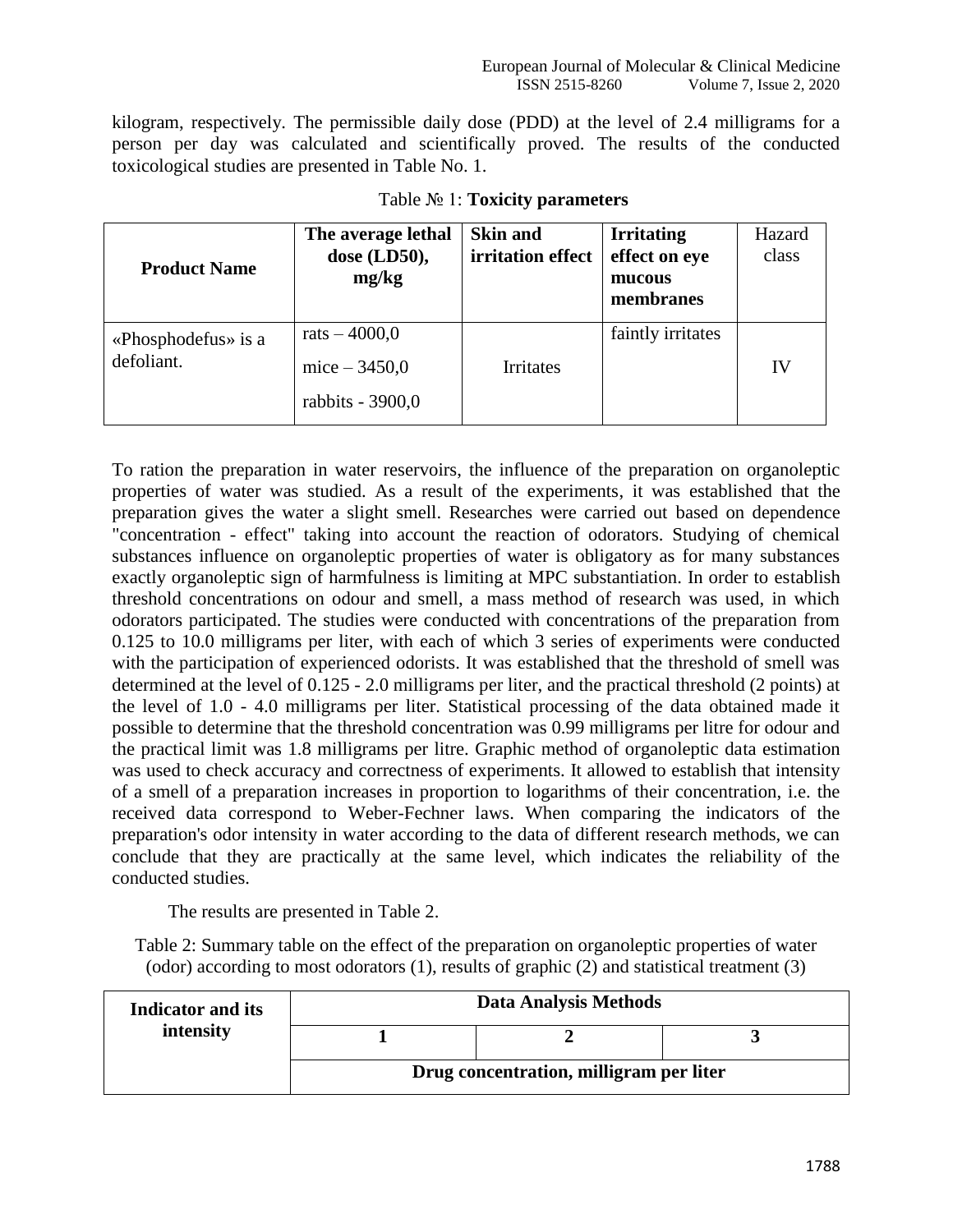## European Journal of Molecular & Clinical Medicine<br>ISSN 2515-8260 Volume 7, Issue 2, 2020 Volume 7, Issue 2, 2020

| Sensing threshold | ⊥.∪ |      | 0.99 |  |
|-------------------|-----|------|------|--|
| Practical range   | ∠,∪ | 2,34 | 1,0  |  |

At the established odour threshold concentration (0.9 milligrams per liter), the preparation did not affect water transparency, color and foaming. Based on the conducted experiments taking into account the data of sanitary and toxicological studies (2.4 milligrams per liter), MPC of the preparation in the water of reservoirs was recommended at the level of - 0.9 milligrams per liter (the limiting sign of harmfulness - organoleptic). Taking into account the generally accepted systematic approaches to the normalization of harmful substances in the air, based on the data on the toxicity of the preparation, physical and chemical properties, the estimated MPC of the preparation in the air - 0.2 milligrams per cubic meter; MPC in the air of the working zone - 3.0 milligrams per cubic meter. On the basis of methodological approaches to hygienic rationing of pesticides in food products of plant origin, the technology of application of the preparation, low concentration of the preparation, its supply to the products of plant origin is practically impossible. It is recommended to use the preparation in cotton oil at the level "not allowed", in fruits - 0.4 milligrams per kilogram, in vegetables - 0.45 milligrams per kilogram. Calculation of the approximate permissible concentration of the preparation in the soil was carried out according to the "Methodology of complex and accelerated rationing of pesticides in environmental facilities". [4], taking into account the CBM of the preparation in food products. UDC of the preparation in soil was recommended - 0.01 milligram per kilogram.

When the preparation is used in agriculture, hygienic regulations for use of the preparation should be observed (Table 3).

| $N_2$ | <b>Indicators</b>                                                 | <b>Value</b>   |
|-------|-------------------------------------------------------------------|----------------|
| 1.    | MPC in water reservoirs (milligram per liter)                     | 0,9            |
| 2.    | MPC in the air of the working area (milligram per<br>cubic meter) | 3,0            |
| 3.    | MAC in atmospheric air (milligram per cubic metre)                | 0,2            |
| 4.    | APC in soil (milligram per kilogram)                              | 0,01           |
| 5.    | MPL (milligram per kilo):                                         |                |
|       | in cotton oil                                                     | «not allowed.» |
|       | vegetables                                                        | 0,45           |
|       | fruits                                                            | 0,4            |
| 6.    | Sanitary Protection Zone (SPZ)                                    | 100 metres     |
| 7.    | Time to go to work                                                | 3 days         |

Table 3: Hygienic standards and regulations for use